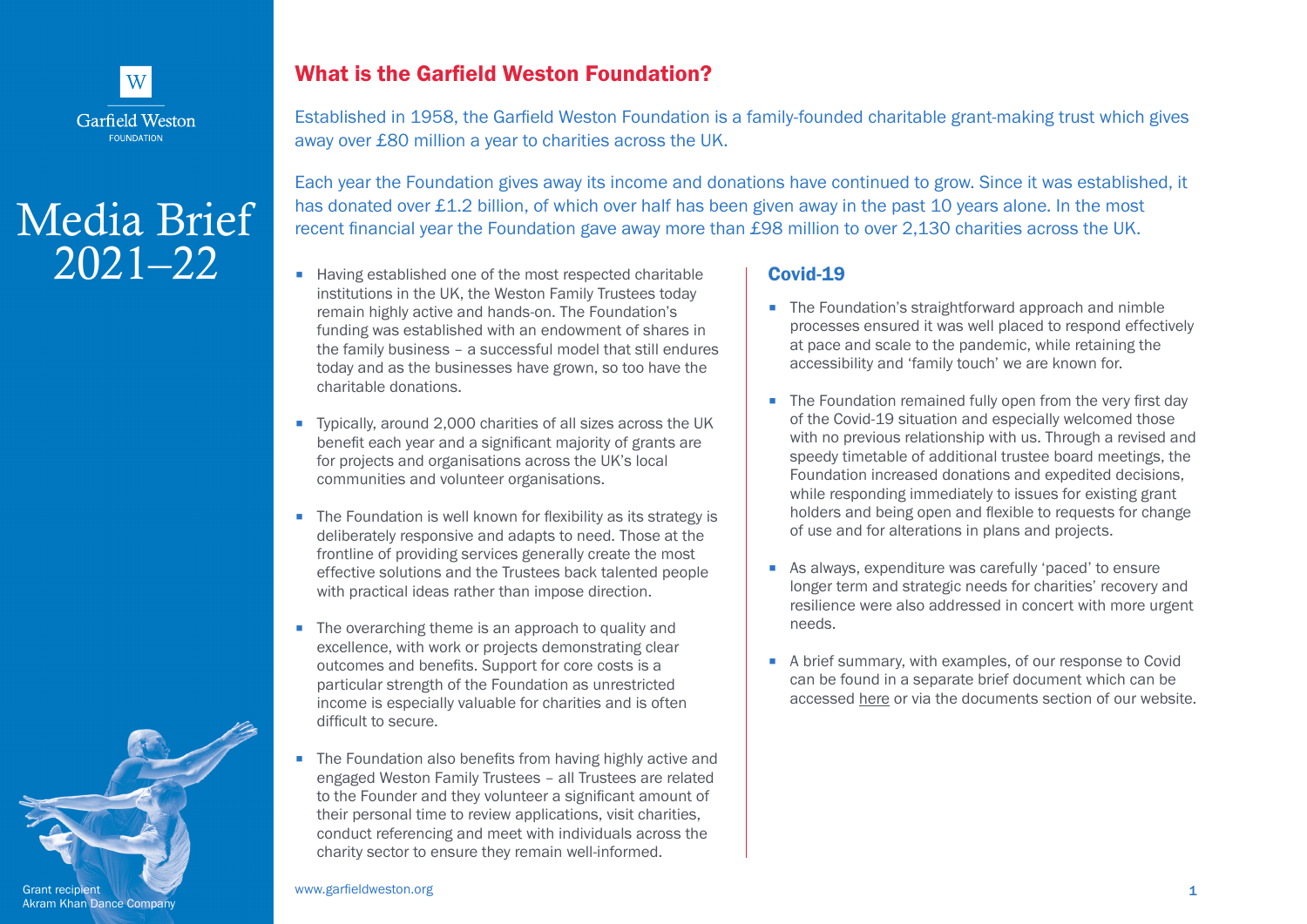

## Where does the Foundation's income come from?

- When the Foundation was established in 1958 it was endowed with shares in the Weston family business – Wittington Investments – Garfield Weston effectively gave away 80% of his wealth for the benefit of the nation and this legacy has grown over time.
- The Foundation holds a majority stake (79.2%) in the family-owned holding company called Wittington Investments. Wittington has a diverse portfolio, of which the largest investment is a 54.5% stake in Associated British Foods (ABF), a publicly quoted company. Other investments include hotels (such as The Grand Hotel in Brighton), property and retail interests (such as Fortnum & Mason).
- The fact that donations have grown year on year is a direct result of the success of the underlying investments such as ABF (which owns businesses such as Primark, Twinings and Ryvita, and which provides employment for over 130,000 people). The fact that these businesses are predominantly owned by a charity enables the business to plan for the long-term which in turn creates sustainable income for the Foundation to give away.

## Examples of recent donations

While the Foundation funds across a broad range of categories, the underlying ethos remains consistent – to support charities with talented people and effective ways to meet a clear need. The Trustees adopt a deliberate strategy to empower people and charities to create their own solutions rather than to impose a particular model or viewpoint – it is this flexibility that enables the Foundation to respond and adapt to changes in need, while embracing the most effective solutions and ideas.

While the Foundation is perhaps best known as a responsive funder, over the last 10 years the Trustees have increasingly taken a strategic approach to focus on specific regions and issues. In 2021 the Foundation donated over £30.2 million via the Weston Culture Fund to support the Arts sector which had been especially impacted by the loss of audiences and therefore income due to the pandemic. Arts organisations supported by the Weston Culture Fund reached a broad range of art forms from dance to literature, via theatre and arts centres, and spanned the breadth of the UK from Eden Court in Inverness to Theatre Royal Plymouth.

Recent examples of grants made in 2021 are below and further case studies and the full list of last year's grants can be found on the Foundation's website [www.garfieldweston.org](https://www.garfieldweston.org)

Welfare The Foundation has funded organisations supporting the disadvantaged, disabled, vulnerable and elderly since it was founded in 1958 and in 2021 the Trustees placed particular focus on marginalised and vulnerable communities with grants made to frontline charities supporting ethnic minorities, LGBTQ+ communities, the homeless, disabled and carers. Revenue grant examples include: £500,000 to Age UK to ensure elderly people across the UK were supported during the pandemic, £200,000 to Cruse Bereavement Care for its work with people who have lost loved ones due to Covid and £300,000 over three years to SafeLives to scale up its support to victims of domestic violence, an issue which has increased due to series of lockdowns and the economic pressures of the pandemic. In total the Trustees granted £19.3 million to Welfare organisations.